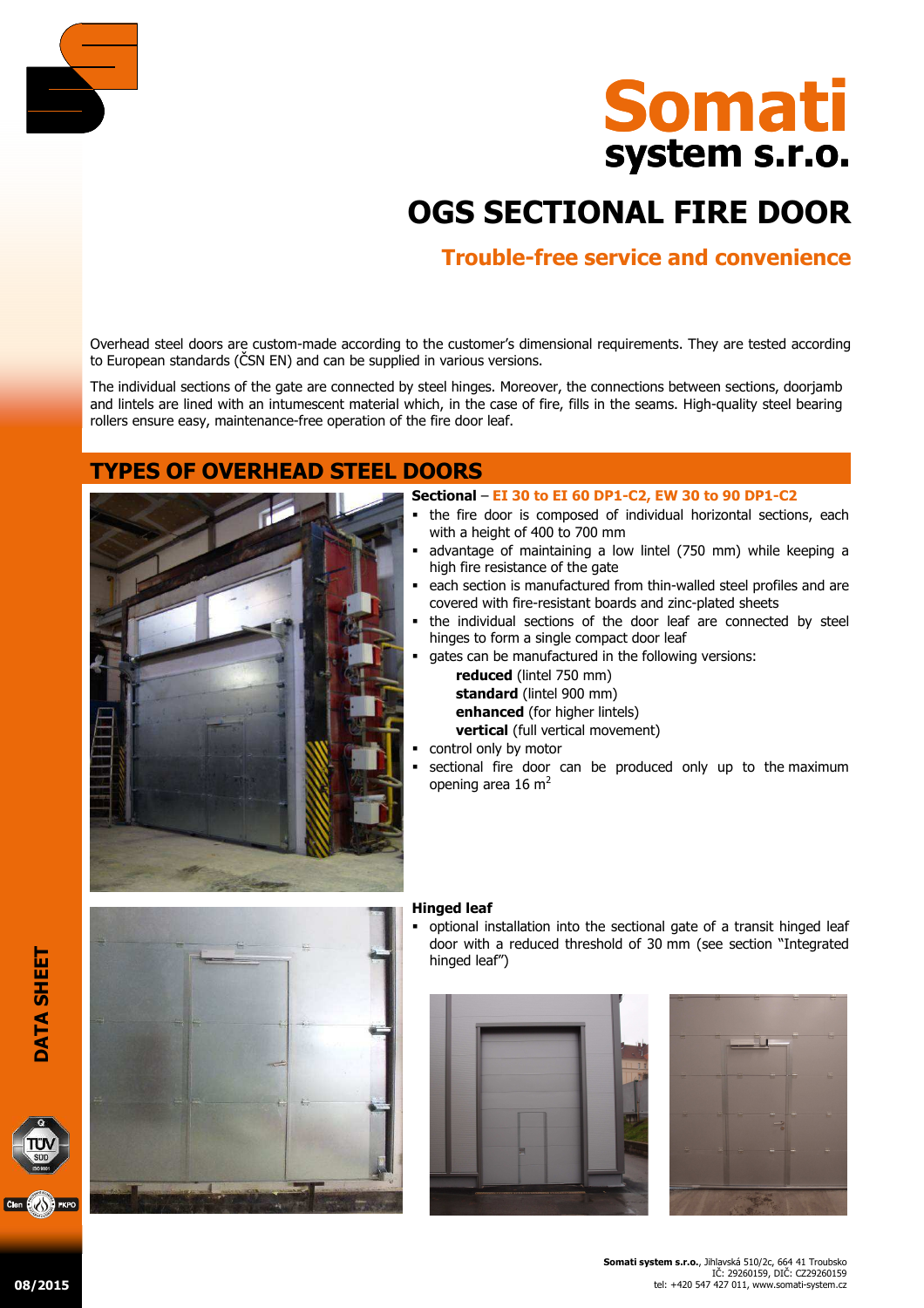

## **SURFACE FINISHING**



#### **Color coating**

**Zinc-plated** 

treatment

 standard RAL 7035, 9002, 9006, 9010 – Individual door sections are delivered already painted. During installation, they are protected with a film which is then removed (side labyrinth profiles are supplied as zinc-plated sheets with no color coating as standard; painting these components is optionally available for an extra charge)

plating with high-quality galvanized zinc-plated sheets, which need no further surface

standard surface finishing which is fully suitable for final use due to the unique

RAL according to the purchaser's selection  $-$  Individual door sections are supplied in a powder coating finish of any RAL color (side labyrinth profiles are supplied as zinc-plated sheets with no color coating as standard; painting these components is optionally available for an extra charge)

## **GATE CONTROL**



#### **FDF motor with FSTronic 24 control**

- industrial motor with long cycle life up to 100,000 cycles
- 3x400 V/10 A supply
- under normal operation, the motor opens and closes the gate
- in case of an alarm, the gate is closed by means of a 24 V DC battery powered reserve motor
- the gate can be opened mechanically

## **Motor FS (Fail Safe) with the FSTronic control**

- optional alternative
- under normal operation, the motor opens and closes the gate
- in case of an alarm, the gate closes by gravity (fail-safe)
- power must be transferred from the motor to the drum by a drive chain

manufacturing method without welding surface sheets

#### **SI motor with 6RM4 control (OVERHEAD)**

- industrial motor with long cycle life up to 100,000 cycles
- 1x230 V/20 A supply
- under normal operation, the motor opens and closes the gate
- smooth operation thanks to the frequency inverter increases the life of the gate
- speed can be easily regulated on the frequency inverter
- in case of an alarm, the motor closes the gate by means of the UPS emergency power supply
- the gate can be opened mechanically
- optionally, the gate can be opened electronically from the UPS emergency power supply If this option is required, it is necessary to contact the manufacturer to determine the size of the UPS (standard UPS sized only for closing).







**08/2015**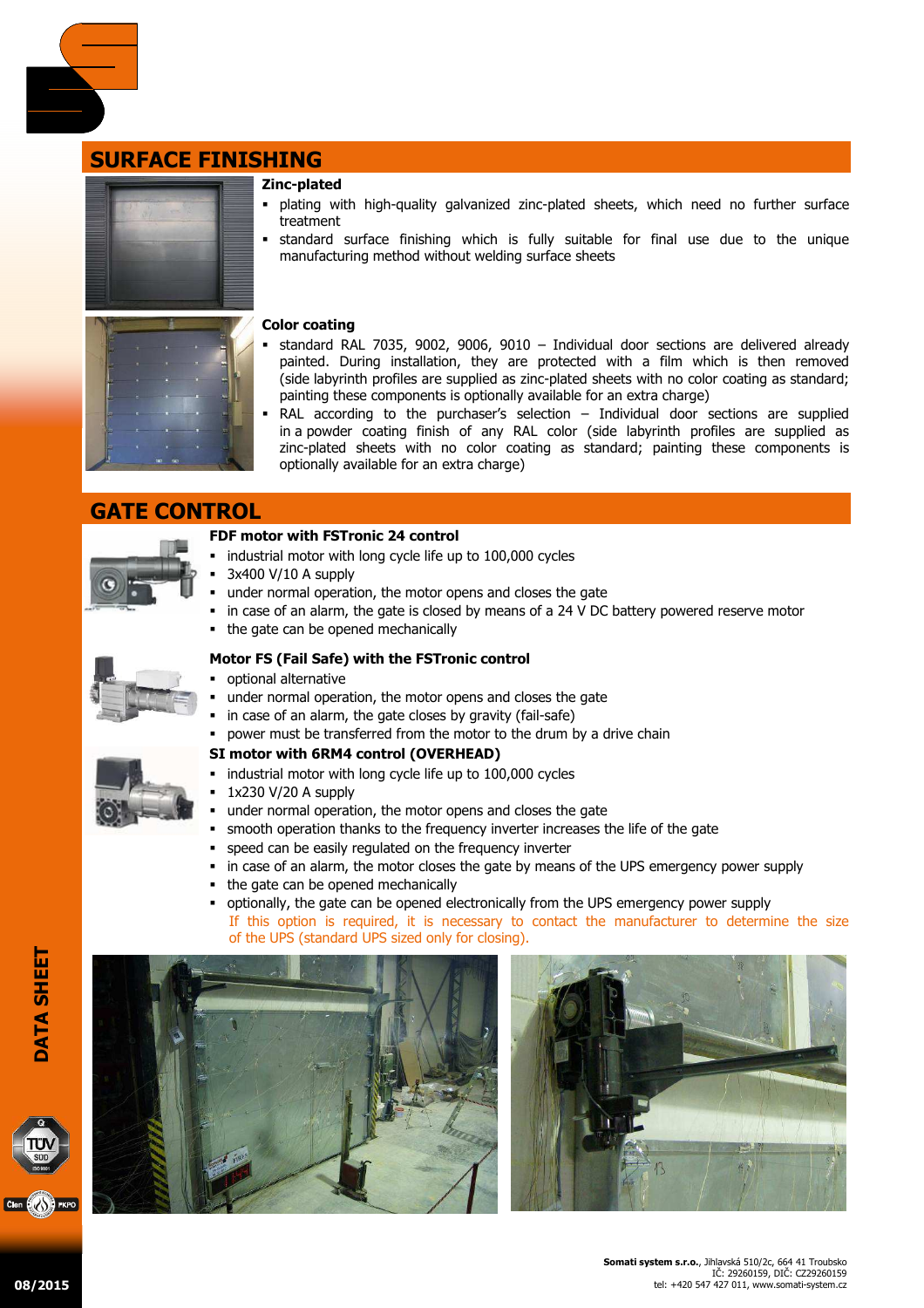

## **ELECTRONIC ACCESSORIES**

#### **Siren with warning light**

FLASHNI low-consumption light and sound signalization of door motion



#### **Autonomous detection system**

- control device for closing doors in locations not equipped with EFS
- two detectors are supplied as standard, with one installed on either side of the door
- detectors are supplied in these variants: smoke, temperature and combined



#### **Motion detector**

- **·** infrared motion sensor responding to movement in front of the door
- after the door opens, it then automatically closes after a set time
- requires concurrent installation of a switchboard



#### **Remote control**

- single- or multi-channel mobile remote control device in industrial configuration allowing remote door opening
- a receiver, which is not a standard part of the control unit, must be installed in order to use the remote control.

#### **Pull switch**

pull switch ensures automatic opening for transit of materials handling machinery



#### **Photodetector**

- safety optical sensing strip emits multiple beams for motion detection
- prevents collision of closing doors with a passing person or object



#### **Bottom safety strip**

- safety strip using the system of OSE or 8K2 optical strips placed in the aluminum profile
- must be installed along with a control unit for the bottom safety strip
- applicable only for gates without integrated hinged leaf or for hinged leaf out off an escape route (threshold height including the bottom safety strip 58 mm)

### **MECHANICAL ACCESSORIES**

#### **Door leaf locking**

- mechanical bolt for locking the door leaf
- requires concurrent installation of a microswitch for blocking operation of the motor



#### **Glazing**

 observation window with standard dimensions of 500x300 mm with fire proofing according to the door leaf



**DATA SHEET**

#### **Peripheral brush**

 peripheral brush with a straight aluminum strip and polypropylene fibers restricts air circulation and prevents penetration of large dirt particles